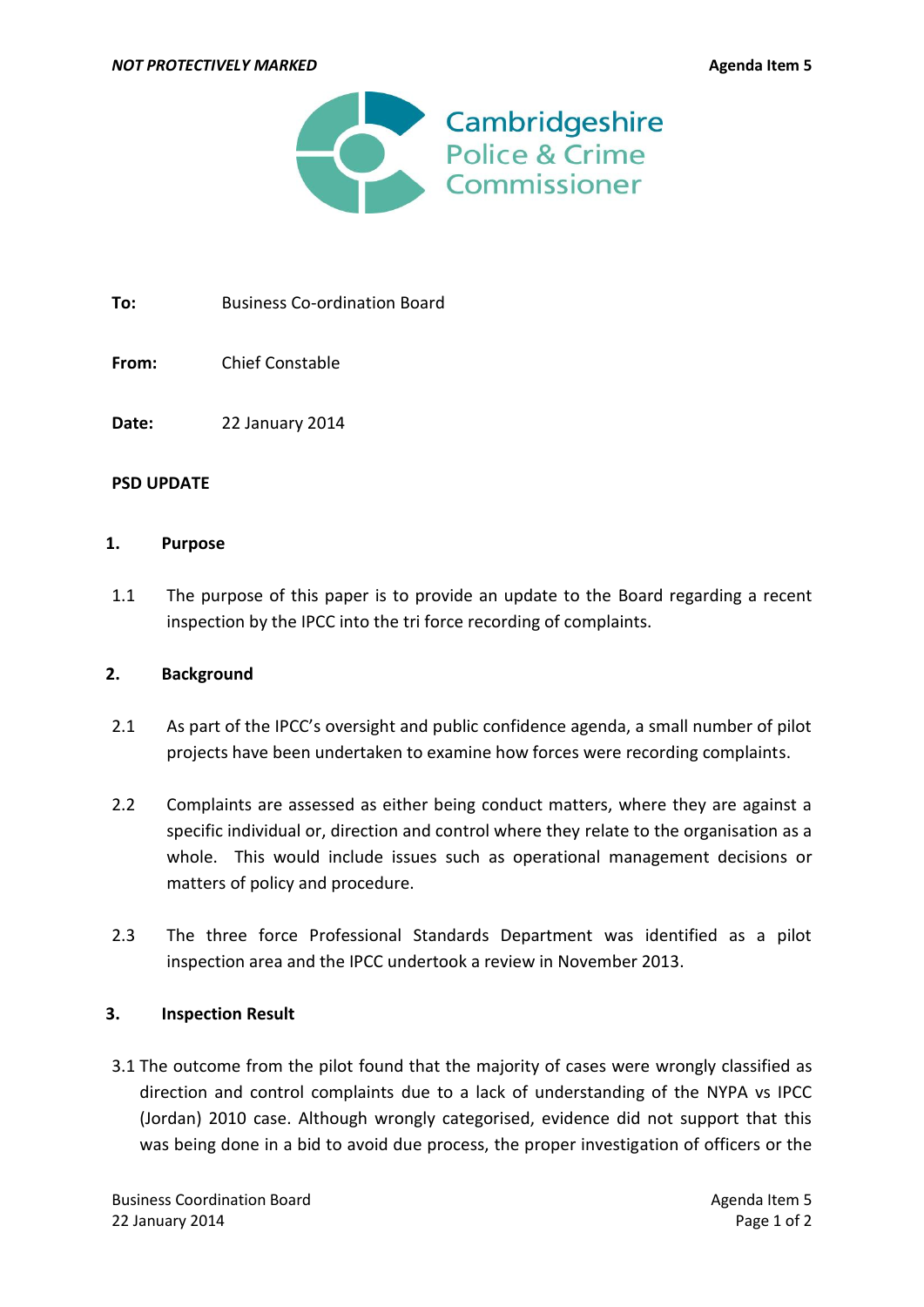appeal rights of complainants; the vast majority of cases were concluded in a satisfactory manner, appropriate to the complaint.

- 3.2 A report was provided in December presenting the results of the inspection and making two recommendations for Beds/Cambs/Herts and two national recommendations to all forces:
	- Recommendation  $1$  That a separate "direction & control" complaint category should be introduced
	- Recommendation 2 Keep "organisational" complaints for when it isn't clear that a specific officer is being complained against but, as potential conduct complaints, give the complainant an appeal right.
	- Recommendation 3 National IPCC to devise a training package for forces on direction and control and recording complaints.
	- Recommendation 4 National IPCC to disseminate Jordan judgement at PSD meetings as part of national communications

# **4. Actions**

- 4.1 A full assessment and review of the report and the recommendations was undertaken by the Professional Standards Department.
- 4.2 The resulting review concluded that the two Beds/Cambs/Herts specific recommendations should be disputed on the basis of a misinterpretation of the wording within the 2013 IPCC guidance on recording direction and control complaints.
- 4.3 This feedback has been presented to the IPCC with a full rationale.
- 4.4 In response to the points identified within the inspection, the following actions are being progressed to improve knowledge and understanding of complaints recording processes, both internally and externally:
	- The relevant Case Law providing guidance on classification of complaints to be disseminated to all relevant individuals within PSD.
	- Use of a new acknowledgement letter for Direction and Control complaints which includes additional information providing a clear explanation of the classification of the complaint as direction and control and advising that this does not hold a right of appeal.
	- Cases being recorded as a Direction and Control complaint are to be checked by another manager within PSD to confirm decision before officially recording.